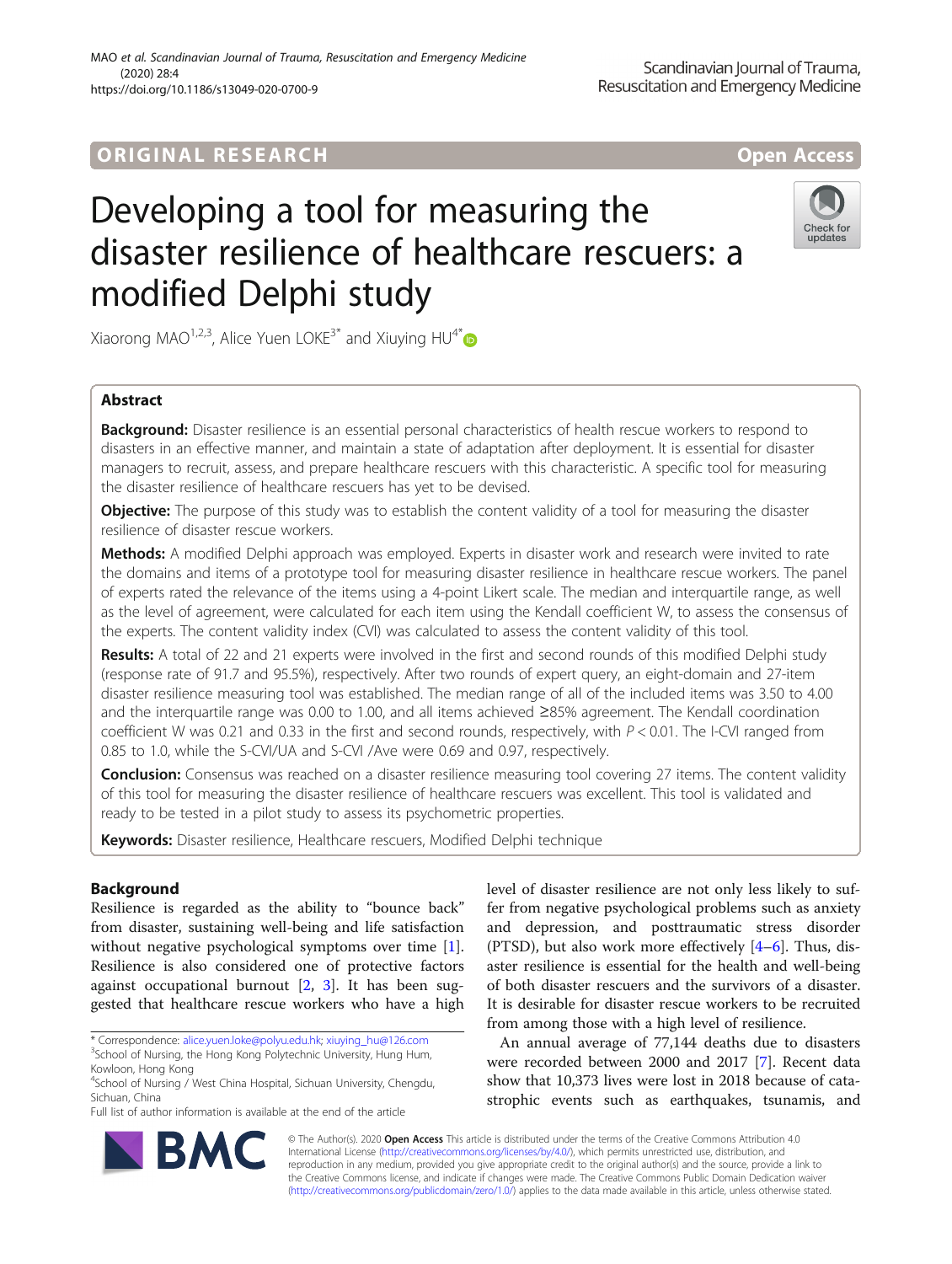volcanic activity, which is a demonstrable decline. The prevalence of Post-traumatic stress disorder PTSD among healthcare disaster rescuers was reported to be as high as 28.6% at 8 months after the Yushu earthquake in China [\[8](#page-10-0)]. Nurses who responded to the 2008 Wenchuan earthquake were at higher risk of suffering from PTSD (30%), compared to other healthcare rescuers [[9\]](#page-10-0).

Studies have also suggested that factors protective of resilience, such as social support and coping strategies, can be modified, learned, or cultivated through intervention programs [\[10](#page-10-0), [11](#page-10-0)]. Thus, it is possible to design and develop interventions to foster the resilience of rescuers who are at a high risk of suffering from negative psychological consequences. There is also a need to have a valid and reliable tool for measuring disaster resilience, for use in recruiting disaster rescue workers and in evaluating the effectiveness of interventions that have been developed to enhance the resilience of individuals.

Existing instruments, such as the Connor-Davidson Resilience Scale (CD-RISC) [\[12](#page-10-0), [13\]](#page-10-0) and the Resilience Scale [\[14\]](#page-10-0) have been used in studies to measure resilience among disaster rescue workers. However, these instruments were originally developed based on the general population or on patients with psychological disorders rather than specifically on rescue workers. Instruments that are "borrowed" from other populations or contexts may not be appropriate for the specific population or context of interest  $[15]$  $[15]$  $[15]$ . It is thus inappropriate to use an existing non-specific measuring tool to screen rescue workers for resilience in the recruitment process, or to evaluate the effectiveness of intervention programs aimed at fostering resilience in disaster rescue workers. As there is no specific resilience scale that can serve as a "gold standard," and no specific instrument to measure the disaster resilience of rescue workers, the use of "borrowed" instruments on resilience has led to confusion in disaster management and research. It is therefore imperative to develop a valid and reliable instrument specifically for assessing the disaster resilience of disaster rescue workers in the context of disaster deployment.

## Validation of a prototype tool

To our knowledge, there is no consensus on a framework for assessing disaster resilience in healthcare rescuers. A prototype tool for measuring the disaster resilience of rescue workers was developed by the research team. The tool was developed based on an extensive review of the literature on the characteristics of resilience among disaster rescue workers, a concept analysis of the concept "disaster resilience" and a focus group interview study of disaster healthcare rescuers, who were asked to give their views on disaster resilience  $[16]$ . Based on the results of these works, a scoping review of the tools for measuring the resilience of adults was conducted, and a prototype disaster resilience tool for healthcare rescuers was developed. The scale consists of eight domains: optimism, altruism, preparations for disaster, social support, perceived control, selfefficacy, coping strategies, and positive growth.

## **Methods**

This study adopted a modified Delphi method to validate the instrument. A modified Delphi was a kind of technique of establishing consensus among a panel of experts on a topic of interest [\[17\]](#page-10-0). A traditional Delphi process begins with an open-ended questionnaire, which is time-consuming and usually leads to a low response rate [[18](#page-10-0), [19\]](#page-10-0). In a modified Delphi study approach, experts are consulted in the very first round using a structured questionnaire developed based on extensive reviews of the literature and / or on a focus group interview study [[20\]](#page-10-0). The use of a modified Delphi process is appropriate when basic information concerning the target issue / topic is available and usable [\[17](#page-10-0)].

An online modified Delphi approach [\[19,](#page-10-0) [21\]](#page-10-0) was the approach adopted in this study to obtain the judgment of a panel of independent experts on this specific issue, on which there is insufficient knowledge and research evidence to provide guidance on practice [[22\]](#page-10-0).

The aim of this study was to refine the domains and items of the prototype tool for measuring disaster resilience among healthcare rescuers and to establish the content validity of the items in that tool.

## Panel selection

A purposive and criterion-based sampling method [[23](#page-10-0), [24\]](#page-10-0) was adopted for selecting the members of the panel.

In a Delphi study, the experts represent those from various geographical locations [[25](#page-10-0)], who are knowledgeable [[19](#page-10-0), [24,](#page-10-0) [26](#page-10-0)], possess professional and special expertise [\[27](#page-10-0)], have attained a certain level of educational status [\[28\]](#page-10-0), and are willing to participate in the survey [\[26,](#page-10-0) [28,](#page-10-0) [29](#page-10-0)].

It has been suggested that a sample of experts can be identified through conferences [\[30](#page-10-0)] and published literature [[31](#page-10-0)]. The potential experts for this study were acquaintances from international conferences / workshops on disaster nursing/management, such as the World Society of Disaster Nursing (WSDN, Germany, October 2018) and the Asia Pacific Emergency and Disaster Nursing Network (APEDNN, Cambodia, November 2018), as well as internationally known experts identified from published research studies / books on topics related to disaster healthcare.

The experts who were involved in academic and / or empirical work on disasters were selected in accordance with the purpose of this project [\[32\]](#page-10-0). They are from various geographical locations: the United States of America, the United Kingdom, Australia, Japan, South Korea, Taiwan, Hong Kong, and mainland China. The members of the panel of experts in the present study were selected from different countries based on the following criteria for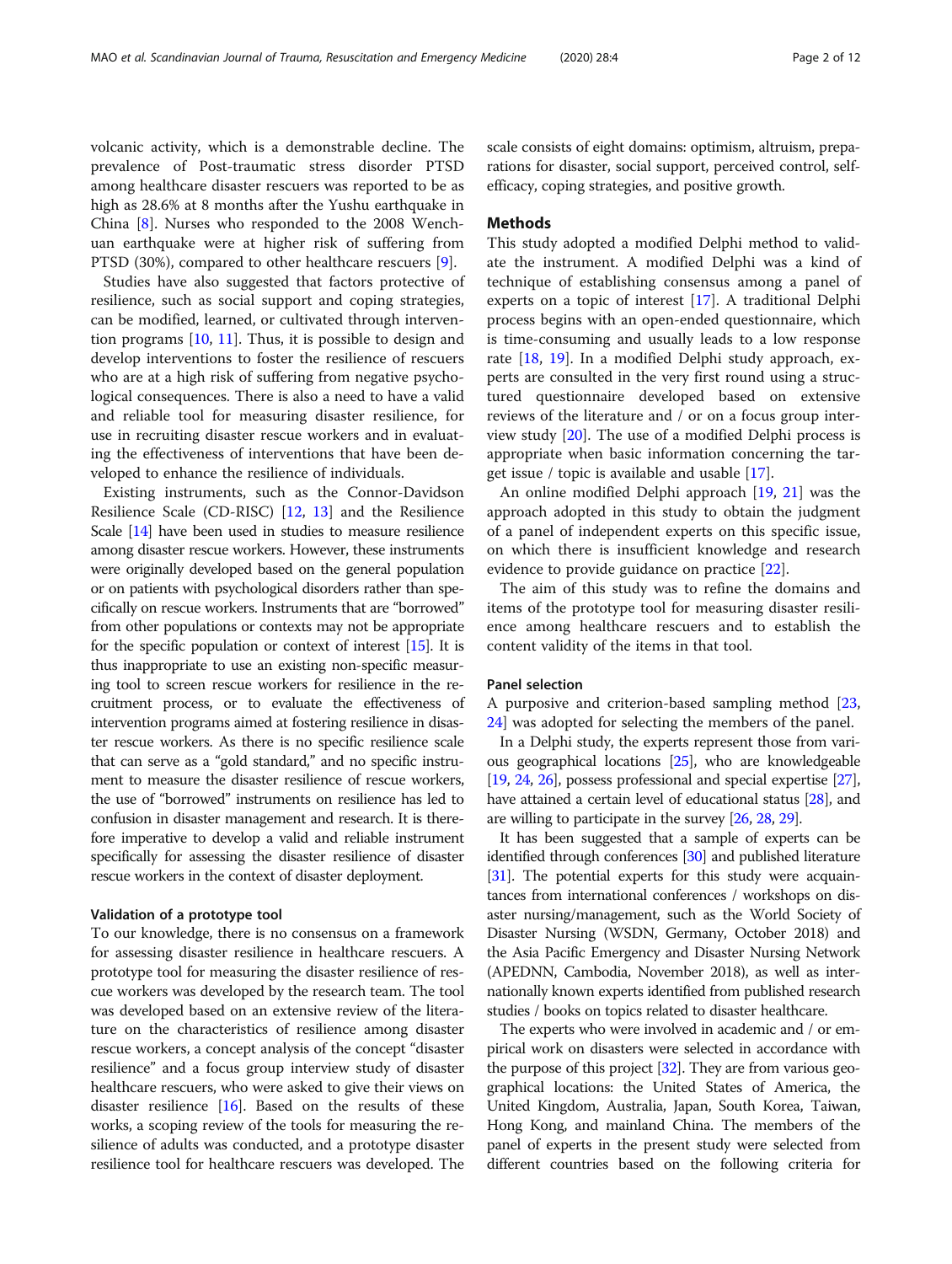inclusion: [\[1\]](#page-10-0) the possession of a bachelor's degree or above [[2](#page-10-0)]; relevant experience / significant contributions in disaster management, disaster nursing / medicine / healthcare, or disaster-related research; and [[3](#page-10-0)] at least 5 years of disaster-related clinical or academic experience. Those who could not read English, or could not be reached by electronic means via computer / email were excluded.

In the literature on Delphi studies, it is suggested that ten to fifteen subjects could be sufficient [\[17,](#page-10-0) [26](#page-10-0)]. It is also common for three experts to be considered sufficient for assessing the content validity of an instrument that has been developed [\[33\]](#page-10-0). Our aim was to recruit at least 15 international experts to take part in this study.

## Format of the prototype tool for validation

The experts were invited to provide comments on the domains / components of the tool for measuring the disaster resilience of healthcare rescuers by rating the relevance of each item of the prototype tool on a 4-point Likert scale, with  $1 = not$  relevant,  $2 =$  somewhat relevant,  $3 = quite$ relevant,  $4 =$  highly relevant  $[34]$ . Although a 3-or 5-point rating scale is the commonly adopted format for validation, a 4-point Likert scale was adopted to obtain an even number of possible responses to avoid a neutral and ambivalent result at mid-point [[33](#page-10-0)].

A pilot test of the validation form of the prototype tool was conducted among three experts who were not included in the panel of expert in the Delphi rounds. The pilot was to estimate the time required to complete the form and to ensure the clarity of the items. The experts suggested that information on the background and aims of this study should be provided, and information the background and demographics of the experts in the Delphi survey should be collected. Some minor clarifications were made to the wording of the items.

### Data collection procedure

At the commencement of the Delphi expert query, an invitation letter, information sheet with an explanation of the background and aim of the Delphi survey, together with the prototype tool survey form, were sent to the experts via email. These experts were those whom the researchers had approached while attending various conferences or whom they had identified from the literature and contacted by email. All of them agreed to take part in this Delphi query.

The panelists were asked to rate the relevance of each item on a 4-point Likert scale. The experts were also given the opportunity to suggest additional domains and items that might not have been included in the tool, and to give comments on the tool at the end of the survey form. As it has been suggested that ten to fourteen days should be a sufficient interval between rounds of assessment for expert query [[35\]](#page-10-0), the experts were given 2 weeks to return their ratings and comments. An email

of reminder was sent to those in the panel who had not given their feedback after 2 weeks. If there was still no response within the next 2 weeks (4 weeks in total), it was concluded that the expert was not available or no longer interested in taking part in the study, and no further attempts were made to contact that person.

There was a two-week interval between the rounds of the Delphi survey. During this period, the feedback from the experts was summarized, scrutinized, and studied to refine the prototype tool. This feedback was also sent to the panel of experts in the next round. Only those who took part in the first round were invited to take part in the subsequent round(s) of the Delphi survey. In those subsequent round(s), the panelists were asked to rate the items using the same criteria for assessment described earlier.

The number of rounds depended on the level of consensus reached  $[19, 36]$  $[19, 36]$  $[19, 36]$  $[19, 36]$  $[19, 36]$ , and the amount of time available [\[24](#page-10-0)]. Recent evidence has shown that two to three rounds are sufficient in a modified Delphi study [[37](#page-10-0)–[40](#page-10-0)]. The number of rounds of surveys in this study ceased when a consensus was reached on all items, as indicated when 70% of the experts reached an agreement [[41](#page-10-0)–[43](#page-10-0)].

#### Statistical analysis

After the completion of each round of the Delphi survey, the data were inputted for statistical analyses into SPSS (Statistical Package for the Social Scientists) software version 25.0 for Windows (IBM Corp., New York, NY, USA). Consensus is one of the most contentious components of the Delphi method [[36\]](#page-10-0). The median and interquartile range, as well as the level of agreement, were calculated to evaluate the consensus for each item in this Delphi research [\[44\]](#page-10-0). A consensus was considered to have been reached on the inclusion of an item in the disaster resilience scale if the median of the item was up to 3.25 on a 4-point scale [[17](#page-10-0)], the interquartile range was less than 1 [\[45](#page-10-0), [46](#page-10-0)], and the level of agreement was at least 70% [[19\]](#page-10-0). The Kendall coefficient W test was adopted to evaluate the consensus on agreement among the panel of experts  $[47]$  $[47]$ . A two-tailed *p*-value of < 0.05 was considered statistically significant.

The content validity was calculated using the content validity index (CVI) [\[33\]](#page-10-0). Content validity was computed for each item (I-CVI) as well as for the overall scale (S-CVI), including the universal agreement (S-CVI/UA) and average (S-CVI/Ave). In this study, both I-CVI and S-CVI were calculated, and the values of statistical significance for I-CVI, S-CVI/UA, and S-CVI /Ave were set at ≥0.78, 0.8, and 0.9, respectively  $[48]$  $[48]$ .

## Ethical considerations

Ethical approval for this study was obtained from the Human Research Ethics Committee of the School of Nursing, the Hong Kong Polytechnic University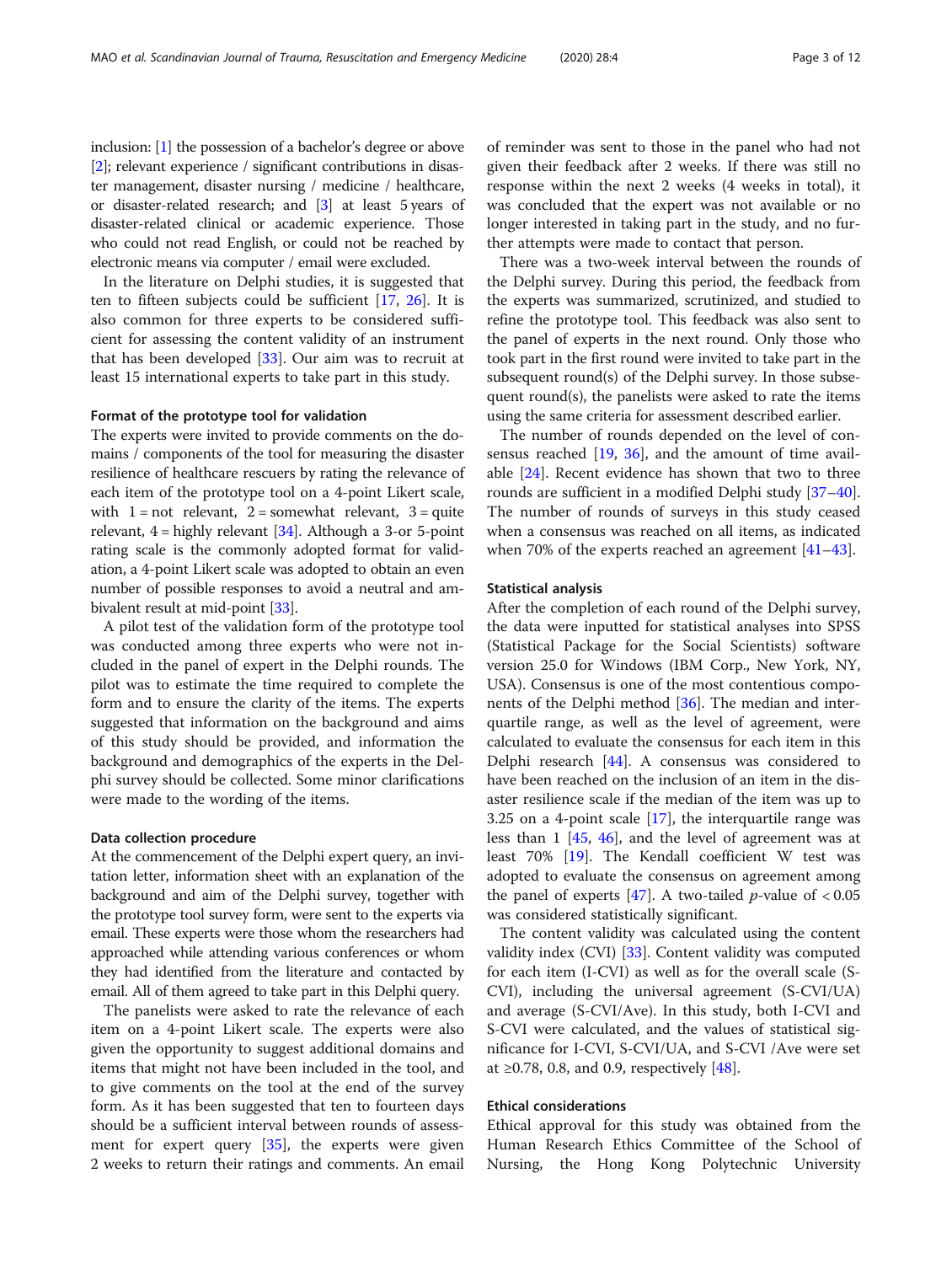<span id="page-3-0"></span>(HSEARS20190102004), and the West China Hospital, Sichuan University (2019#65). The experts were informed that their participation in this Delphi study was voluntary. Experts who returned their ratings of the tool were considered to have given their implied consent to participate in this study. In our study, only the researchers knew the name of the experts, and no individuals are identified in the report.

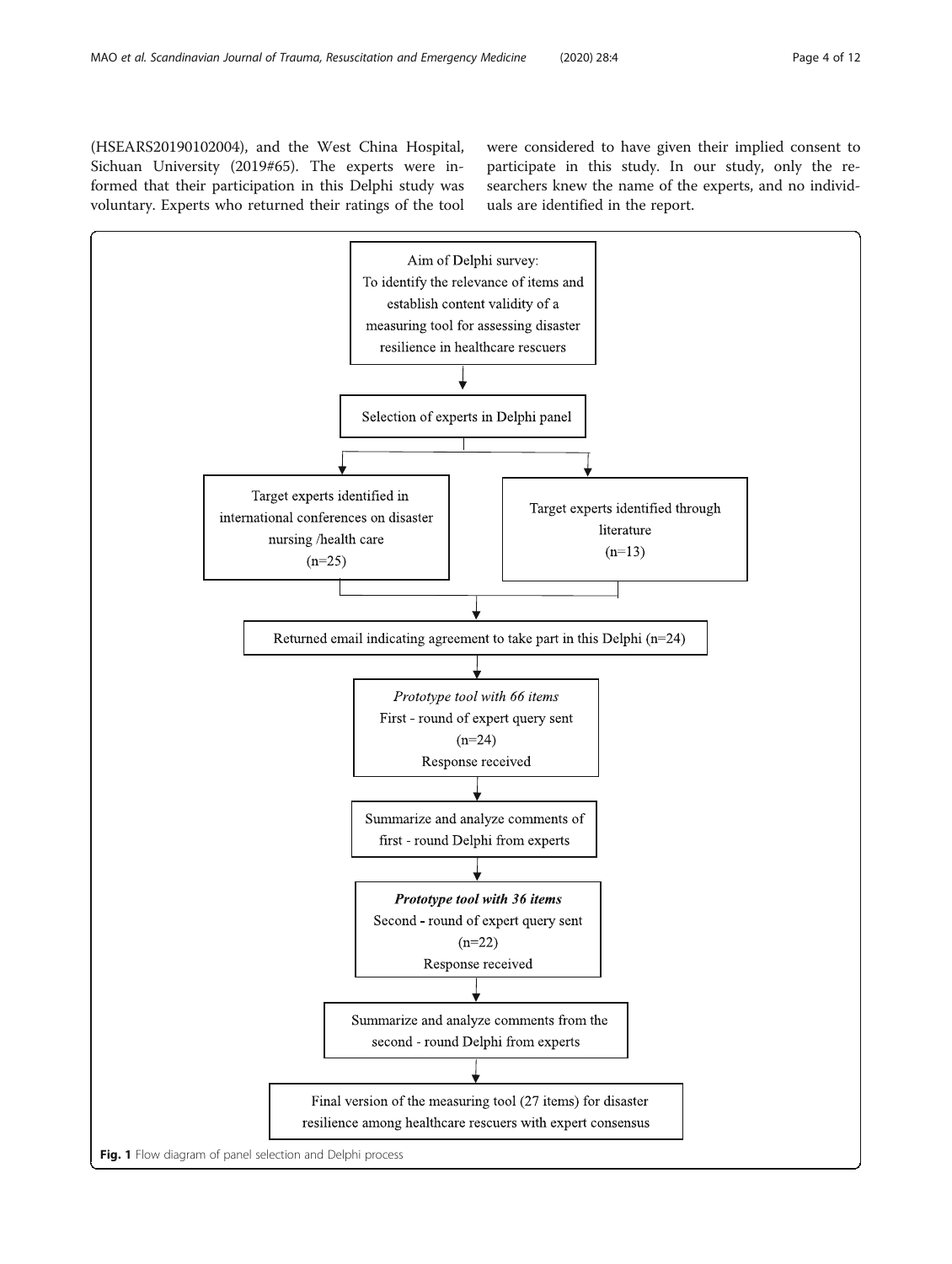## Results

This Delphi survey took place from 4th February to 20th April 2019. A consensus on the items was achieved after two rounds of the survey. A flow diagram of the Delphi process is given in Fig. [1](#page-3-0).

Before commencing the first round of the Delphi survey, a total of 38 experts were invited to take part in this modified Delphi study. Twenty-eight of them responded, of whom 24 had the willingness and time to become involved in this study. Emails were then sent to these 24 experts. A total of 22 of them gave feedback on the prototype tool, although a few required email reminders before doing so (for a response rate of 91.7%). In the second round, emails were sent to these 22 experts. In the

| Table 1 The characteristics of the experts in panel |
|-----------------------------------------------------|
|-----------------------------------------------------|

end, a total of 21 experts completed the Delphi survey (for a response rate of 95.5%). The demographic characteristics of the panel experts are presented in Table 1.

Table [2](#page-5-0) shows the median, interquartile range, and level of agreement of all items in the prototype tool in the first round of the Delphi study. Regarding the 66 items in the first draft of the prototype tool, a total of 81 comments were received from experts. The researchers held a meeting to discuss these comments. As a result of the discussion, a total of 17 items were accepted and their wording was revised as suggested, 25 items were merged into 11 items, and 3 items were added. Another 19 items were regarded as irrelevant by 8 experts or did not meet the criteria for a consensus and were deleted

| Characteristics                     | Demographics                                           | First-round $(n = 22)$ | Second-round $(n = 21)$ |
|-------------------------------------|--------------------------------------------------------|------------------------|-------------------------|
|                                     |                                                        | n (%)                  | n (%)                   |
| Gender                              | Male                                                   | 3(13.6)                | 3(14.3)                 |
|                                     | Female                                                 | 19 (86.4)              | 18 (85.7)               |
| Age (years)                         | $31 - 40$                                              | 3(13.6)                | 3(14.4)                 |
|                                     | $41 - 50$                                              | 11(50)                 | 10(47.6)                |
|                                     | $51 - 60$                                              | 2(9.1)                 | 2(9.5)                  |
|                                     | Over 60                                                | 4(18.2)                | 4 (19.0)                |
|                                     | No response                                            | 2(9.1)                 | 2(9.5)                  |
| Nationality                         | National (China mainland, Hong Kong, Taiwan)           | 16(72.7)               | 16 (76.2)               |
|                                     | International (America, Japan, South Korea, Australia) | 6(27.3)                | 5(23.8)                 |
| Specialty                           | University academic                                    | 11(50.0)               | 10(47.6)                |
|                                     | Physician                                              | 3(13.6)                | 3(14.4)                 |
|                                     | Nurse                                                  | 7(31.8)                | 7(33.2)                 |
|                                     | Disaster management                                    | 1(4.6)                 | 1(4.8)                  |
| Title of the job                    | Professor                                              | 10(45.4)               | 9(42.9)                 |
|                                     | Associate professor                                    | 8 (36.4)               | 8(38.1)                 |
|                                     | Lecturer                                               | 4(18.2)                | 4(19.0)                 |
| Education level                     | Bachelor                                               | 2(9.1)                 | 2(9.5)                  |
|                                     | Master                                                 | 5(22.7)                | 5(23.8)                 |
|                                     | Doctoral/ PhD                                          | 14(63.6)               | 13 (61.9)               |
|                                     | Post-doctoral                                          | 1(4.6)                 | 1(4.8)                  |
| Work area                           | Disaster nursing                                       | 10(45.4)               | 9(42.9)                 |
|                                     | Disaster medicine                                      | 1(4.6)                 | 1(4.8)                  |
|                                     | Disaster management                                    | 3(13.6)                | 3(14.3)                 |
|                                     | Disaster education                                     | 13 (59.1)              | 12(57.1)                |
|                                     | Disaster related research                              | 9(40.9)                | 7(33.3)                 |
| Disaster working experience (years) | $5 - 10$                                               | 5(22.7)                | 4(19.0)                 |
|                                     | $11 - 15$                                              | 10(45.4)               | 10(47.6)                |
|                                     | $16 - 20$                                              | 1(4.6)                 | 1(4.8)                  |
|                                     | over 20                                                | 4(18.2)                | 4(19.0)                 |
|                                     | No response                                            | 2(9.1)                 | 2(9.5)                  |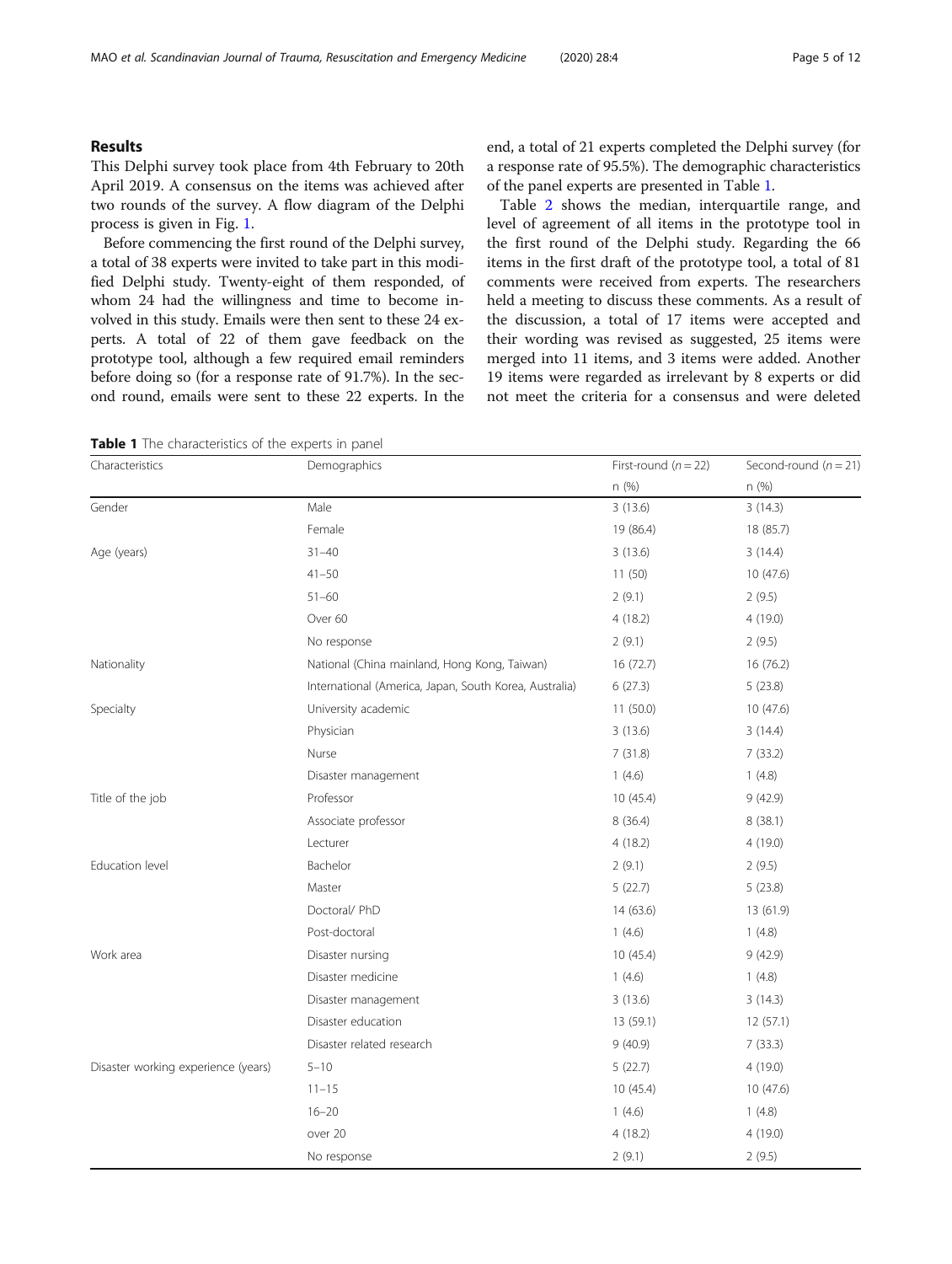| Domains          | <b>WHO</b> internetionly intergration range, and the rever or agreement or items in the mst roand gaer,<br>Items         |         | Median Interquartile<br>range | Level of<br>agreement |
|------------------|--------------------------------------------------------------------------------------------------------------------------|---------|-------------------------------|-----------------------|
| Optimism         | 1. I often think that difficulties are everywhere during and after rescue work (R).                                      | 4.00    | 1.00                          | 0.81                  |
|                  | 2. I can't change the reality (R).                                                                                       | 4.00    | $2.00*$                       | $0.62*$               |
|                  | 3. I tend to think things in a positive way when I witness bad happenings at disaster<br>site.                           | 4.00    | 1.00                          | 0.95                  |
|                  | 4. I tend to think that there will be solutions to all the encountered problems during<br>and after deployment.          | 4.00    | 1.00                          | 0.95                  |
|                  | 5. I have a bright outlook for the future.                                                                               | 4.00    | 1.00                          | 1.00                  |
| Altruism         | 6. I had a desire to help others.                                                                                        | 4.00    | 1.00                          | 0.95                  |
|                  | 7. I have a strong will to offer help to others after disaster occurred.                                                 | 4.00    | 0.00                          | 1.00                  |
|                  | 8. I am inspired to work in disaster areas.                                                                              | 4.00    | 0.00                          | 1.00                  |
|                  | 9. I am very willing to offer help to victims of the disaster.                                                           | 4.00    | 0.00                          | 0.95                  |
|                  | 10. I am honored to work in the frontline to offer my help to my people.                                                 | 4.00    | 0.00                          | 1.00                  |
|                  | 11. I will devote myself to the disaster rescue work.                                                                    | 4.00    | 0.00                          | 0.95                  |
|                  | 12. I feel that it is a personal responsibility to help others after disaster                                            | 4.00    | 1.00                          | 0.90                  |
| Preparations for | 13. I have insurance covered during deployment.                                                                          | 4.00    | 1.00                          | 0.86                  |
| disaster         | 14. I was offered psychological training before a rescue mission.                                                        | 4.00    | 0.50                          | 0.90                  |
|                  | 15. I received disaster-related knowledge and skills such as Psychological First Aid<br>(PFA) and field survival skills. | 4.00    | 0.00                          | 1.00                  |
|                  | 16. I read from books on positive psychology in order to remain calm when facing<br>difficulties.                        | $3.00*$ | 1.00                          | 0.90                  |
|                  | 17. I learned the coping strategies and stress release approach before deployment.                                       | 4.00    | 1.00                          | 1.00                  |
|                  | 18. I usually do exercise to keep healthy.                                                                               | $3.00*$ | $1.50*$                       | 0.76                  |
| Social support   | 19. My relatives provide help for me during my deployment.                                                               | 4.00    | 1.00                          | 0.86                  |
|                  | 20. My family give me strong supports.                                                                                   | 4.00    | 1.00                          | 0.95                  |
|                  | 21. My family will share the joy with me when I came back from disaster site.                                            | 4.00    | 1.00                          | 0.81                  |
|                  | 22. My friends accompany me to overcome the challenges.                                                                  | $3.00*$ | $1.50*$                       | 0.76                  |
|                  | 23. I have some close friends/family members encouraging me.                                                             | $3.00*$ | 1.00                          | 0.90                  |
|                  | 24. During the rescue phrase, my colleagues and I help each other.                                                       | 4.00    | 0.75                          | 0.95                  |
|                  | 25. My hospital takes care of my family during my deployment.                                                            | 4.00    | 1.00                          | 0.81                  |
|                  | 26. When I have problems, I always feel that I have no one to count on (R).                                              | $3.00*$ | $2.75*$                       | $0.62*$               |
|                  | 27. I can ask for help when something bad happens.                                                                       | 4.00    | 0.75                          | 0.95                  |
|                  | 28. The local authority has provided us with food and medical equipment.                                                 | 4.00    | $2.00*$                       | $0.67*$               |
|                  | 29. I feel isolated from my colleagues and rescue team members (R).                                                      | $3.00*$ | $3.00*$                       | $0.48*$               |
|                  | Perceived control 30. How things go in my life depends on my own actions.                                                | 4.00    | 1.00                          | 0.86                  |
|                  | 31. My decision makes a real difference in how things turn out in the end.                                               | 4.00    | 0.50                          | 0.95                  |
|                  | 32. My own future depends on myself.                                                                                     | 4.00    | 1.00                          | 0.81                  |
|                  | 33. I can achieve my goal by working hard.                                                                               | 4.00    | 1.00                          | 1.00                  |
|                  | 34. I can control the results by preparing for disaster rescue work.                                                     | 4.00    | 1.00                          | 0.95                  |
|                  | 35. More people can be saved when I work seriously and thoroughly in the disaster<br>site.                               | 4.00    | 1.00                          | 0.90                  |
|                  | 36. No more survivor can be saved no matter how hard I work (R).                                                         | $3.00*$ | $2.00*$                       | $0.62*$               |
| Self-efficacy    | 37. I felt empowered and have realized my clinical experience became very useful whilst<br>participating in rescue work. | 4.00    | 0.50                          | 1.00                  |
|                  | 38. I can easily adjust in a difficult situation in the rescue site.                                                     | 4.00    | 1.00                          | 1.00                  |
|                  | 39. I can cope well with unexpected problem in the process of disaster rescue.                                           | 4.00    | 1.00                          | 1.00                  |
|                  | 40. I believed in myself during carry out the rescue activity.                                                           | 4.00    | 1.00                          | 0.95                  |

<span id="page-5-0"></span>

|  | Table 2 The median, interquartile range, and the level of agreement of items in the first-round query |  |
|--|-------------------------------------------------------------------------------------------------------|--|
|  |                                                                                                       |  |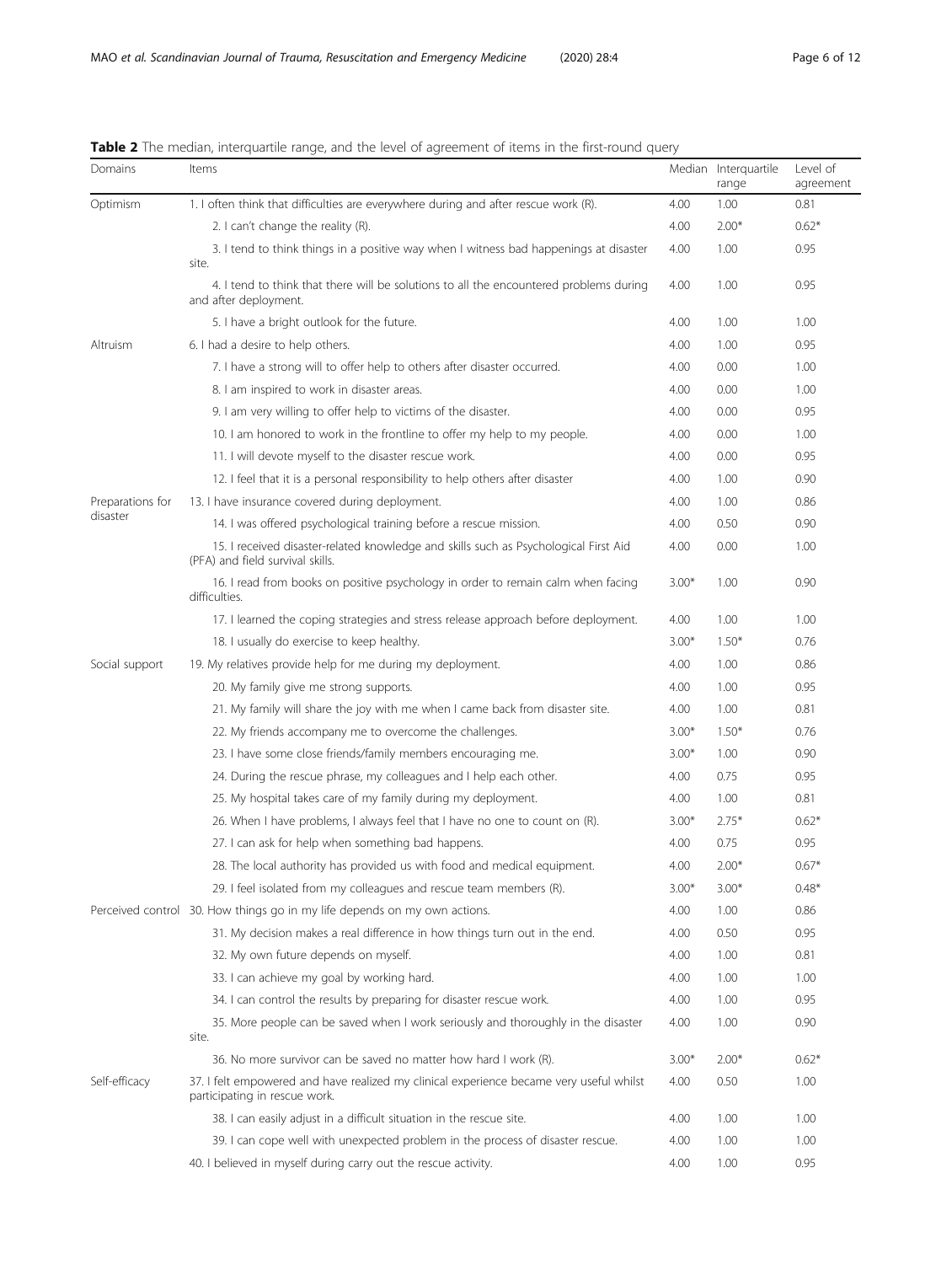| Domains         | Items                                                                                                                       |         | Median Interquartile<br>range | Level of<br>agreement |
|-----------------|-----------------------------------------------------------------------------------------------------------------------------|---------|-------------------------------|-----------------------|
|                 | 41. In the rescue site, my self-esteem was enhanced by communicating with col-<br>leagues about the situation of my family. | $3.00*$ | 1.00                          | 0.76                  |
|                 | 42. I become psychologically stronger within the rescue team.                                                               | 4.00    | 1.00                          | 0.90                  |
|                 | 43. I know that I will bounce back no matter how the difficult is.                                                          | 4.00    | 1.00                          | 0.90                  |
|                 | 44. I am a person who can make the right decisions in most cases.                                                           | 4.00    | 1.00                          | 0.95                  |
|                 | 45. Lam the excellent rescue workers.                                                                                       | 4.00    | 1.00                          | 0.90                  |
|                 | 46. I make mistake often during disaster rescue. (R)                                                                        | $3.00*$ | $3.00*$                       | $0.62*$               |
|                 | Coping strategies 47. I always try to find a way to do what's necessary to carry on.                                        | 4.00    | 1.00                          | $\mathbf{1}$          |
|                 | 48. I often look for creative solutions in the face of disastrous events.                                                   | 4.00    | 0.00                          | 0.95                  |
|                 | 49. I always give up in the face of difficulties (R).                                                                       | $3.00*$ | $2.50*$                       | $0.67*$               |
|                 | 50. When I failed to address problems, I think of other ways to address.                                                    | 4.00    | 1.00                          | 0.90                  |
|                 | 51. If disaster occurs, I will find a place to hide and prevent myself from injuries.                                       | $3.00*$ | $1.75*$                       | 0.71                  |
|                 | 52. When life is threatened, I will remain calm and would actively face the problem.                                        | 4.00    | 0.75                          | 0.95                  |
|                 | 53. Whenever I encountered difficulties, I would remind myself there is always a<br>solution to the problem.                | 4.00    | 0.75                          | 0.90                  |
|                 | 54. As time goes by, I will slowly forget about the disaster.                                                               | $3.00*$ | $1.5*$                        | 0.76                  |
|                 | 55. I have to wait calmly for the rescue team if I was trapped.                                                             | $3.00*$ | 1.00                          | 0.86                  |
|                 | 56. I would adjust my own thoughts to remain a calm attitude in disaster rescue.                                            | 4.00    | 1.00                          | 1.00                  |
|                 | 57. When I am tired from work, I would have a cigarette or go fishing which I won't<br>think of anything.                   | 4.00    | 1.00                          | 1.00                  |
| Positive growth | 58. I have growth from the rescue work                                                                                      | $3.00*$ | $2.50*$                       | $0.48*$               |
|                 | 59. I tend to see recue work as a challenge.                                                                                | 4.00    | 1.00                          | 0.90                  |
|                 | 60. I find meaning from my deployment.                                                                                      | 4.00    | 0.50                          | 1.00                  |
|                 | 61. I find strength from disaster recue work.                                                                               | 4.00    | 1.00                          | 0.95                  |
|                 | 62. I tend to think Living in the moment is important.                                                                      | $3.00*$ | $2.00*$                       | 0.71                  |
|                 | 63. After returning from disaster deployment, I have a more harmonious family life.                                         | 4.00    | 1.00                          | 0.86                  |
|                 | 64. My colleagues and I are like buddies after deployment.                                                                  | 4.00    | 1.00                          | 0.90                  |
|                 | 65. I cannot be afraid of disaster and just have to accept whatever life brings                                             | $3.00*$ | $2.00*$                       | $0.67*$               |
|                 | 66. I think that having a religious belief would be helpful in disastrous situations.                                       | $3.00*$ | $2.00*$                       | $0.62*$               |

Table 2 The median, interquartile range, and the level of agreement of items in the first-round query (Continued)

Note:  $R$  reversed description;  $* =$  not meet the criteria of consensus

as suggested. The Kendall's coefficient of concordance (W) of the first round of the Delphi survey was calculated to be 0.21 ( $P < 0.01$ ). The prototype tool was reduced from 66 to 36 items after the first round of the survey.

Table [3](#page-7-0) shows the median, interquartile range, and level of agreement of all items in the disaster resilience tool following the second round. Another meeting was held among the researchers to discuss the comments and suggestions that were received. A total of 8 items were deleted since a consensus was not reached on them. A total of 12 items were accepted but the wording of these items was changed to achieve more precision in proper English, 4 items were merged into 2 items due to overlap, and 1 item was added after the discussion and approval from all researchers. The Kendall's coefficient of concordance (W) in the second round of queries was 0.33 ( $P < 0.01$ ). The final version of a 27-item tool for measuring the disaster resilience of healthcare rescue workers was established (Table [4\)](#page-8-0).

After two rounds of the modified Delphi survey, the I-CVI for the disaster resilience tool for healthcare rescuers ranged from 0.85 to 1.0. The S-CVI/UA and S-CVI /Ave were 0.69 and 0.97, respectively. The consensus of all items for the disaster resilience tool was reached. Therefore, the Delphi experts survey was completed after two rounds.

## **Discussion**

To the best of our knowledge, this is the first study to validate a tool for measuring the disaster resilience of healthcare rescuers through the use of a Delphi survey to gauge the views of experts in the field of disaster work and research. After two rounds of a web-based modified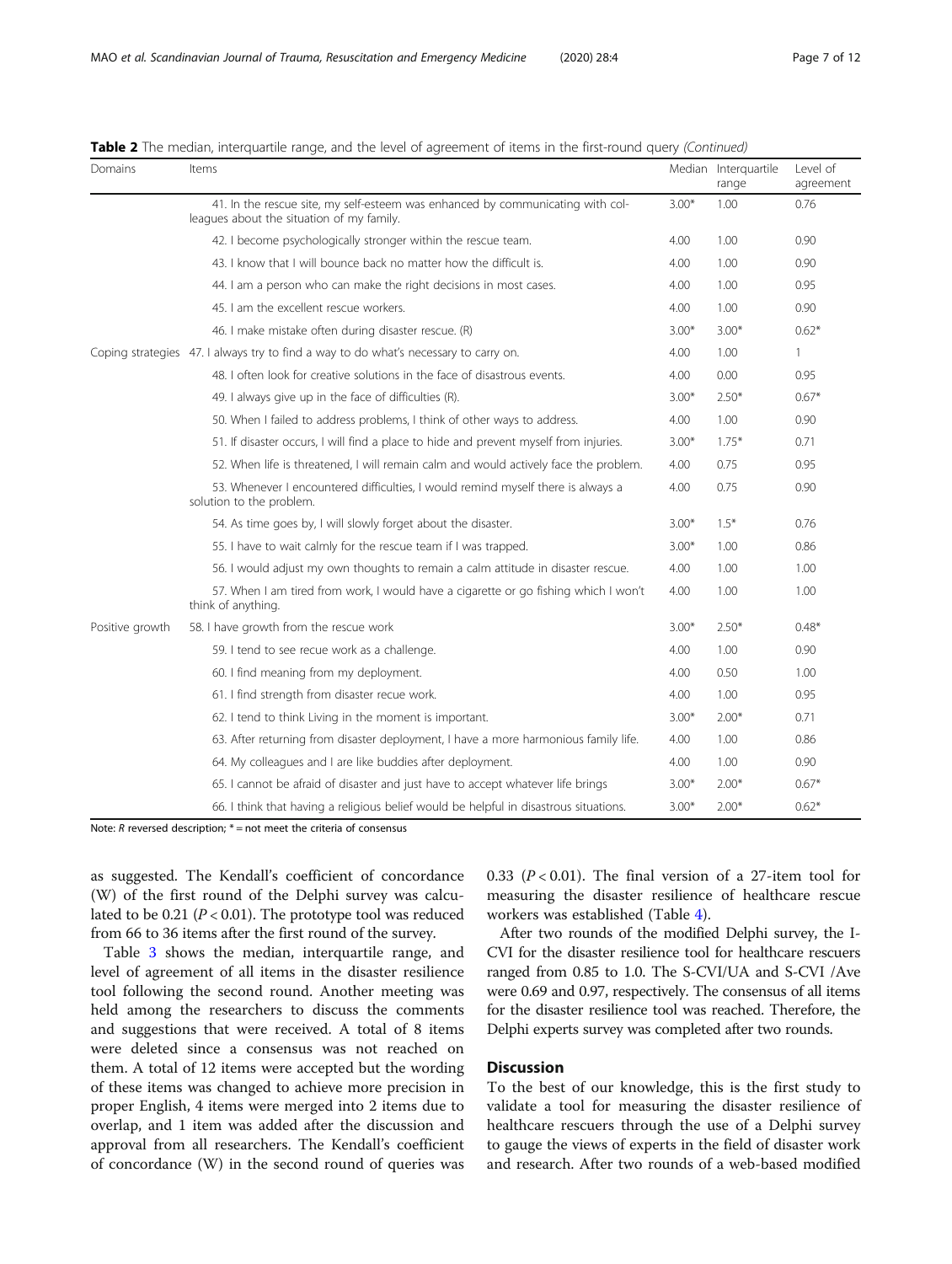| Domains                             | Items                                                                                                                                                                 |         | Median Interquartile<br>range | Level of<br>agreement |
|-------------------------------------|-----------------------------------------------------------------------------------------------------------------------------------------------------------------------|---------|-------------------------------|-----------------------|
| Optimism                            | 1. I think that difficulties are everywhere during and after rescue work $(R)$ .                                                                                      | 4.00    | 1.00                          | 1.00                  |
|                                     | 2. I tend to think that problems confronted before, during, and after deployment will<br>be addressed.                                                                | 4.00    | 1.00                          | 1.00                  |
|                                     | 3. I know that I will bounce back and get better no matter how the difficult the<br>situation is, with helps from others.                                             | 4.00    | 1.00                          | 1.00                  |
|                                     | 4. I have a bright outlook for the future.                                                                                                                            | $3.00*$ | $2.00*$                       | $0.65*$               |
| Altruism                            | 5. I have a desire to help the victims /survivors after disaster occurred.                                                                                            | 4.00    | 0.75                          | 1.00                  |
|                                     | 6. I am honored to work in the frontline to offer my help to those who are affected<br>by disaster.                                                                   | 4.00    | 0.75                          | 1.00                  |
|                                     | 7. My chance of being promoted should be increased if I offer to work in the disaster<br>areas $(R)$ .                                                                | $3.00*$ | $2.00*$                       | $0.65*$               |
|                                     | 8. I feel that it is a personal responsibility to help others after disaster.                                                                                         | 3.50    | 1.00                          | 0.95                  |
|                                     | 9. More people can be saved when I work with all my heart at the disaster site.                                                                                       | $3.00*$ | $1.75*$                       | $0.75*$               |
| Preparations for<br>disaster rescue | 10. I (will) have special personnel life accident and organization liability insurance covered<br>during deployment.                                                  | $3.00*$ | $2.75*$                       | $0.65*$               |
|                                     | 11. I am certain of my family's safety while I am deployed.                                                                                                           | 3.50    | 1.00                          | 0.90                  |
|                                     | 12. I have a good command of knowledge and skills for disaster rescue such as<br>medical rescue skills, Psychological First Aid (PFA), and field survival skills.     | 4.00    | 0.00                          | 1.00                  |
|                                     | 13. I have no idea how a tent/field hospital is constructed (R)                                                                                                       | $3.00*$ | $3.00*$                       | $0.55*$               |
|                                     | 14. I feel unprepared physically for disaster rescue (R).                                                                                                             | 4.00    | 1.00                          | 0.95                  |
| Social support                      | 15. My family (will) provide me with strong support during and after mission.                                                                                         | 4.00    | 0.75                          | 1.00                  |
|                                     | 16. Co-workers (will) help me overcome the challenges in the disaster site.                                                                                           | 4.00    | 0.75                          | 1.00                  |
|                                     | 17. I have some close friends who will provide me with much encouragement.                                                                                            | 4.00    | 1.00                          | 0.95                  |
|                                     | 18. My work unit (will) provide support with my family when I work in disaster site.                                                                                  | 4.00    | 1.00                          | 1.00                  |
|                                     | 19. I have no one to count on if something bad would happen to me(R).                                                                                                 | $3.00*$ | $2.75*$                       | $0.70*$               |
| Perceived control                   | 20. How things (will) go during and after deployment depends on my own actions.                                                                                       | 3.50    | 1.00                          | 0.85                  |
|                                     | 21. I can handle the situation at the disaster site.                                                                                                                  | 4.00    | 1.00                          | 1.00                  |
|                                     | 22. I can remain a calm attitude during a disaster rescue.                                                                                                            | 4.00    | 1.00                          | 1.00                  |
| Self-efficacy                       | 23. I feel confident that my clinical skills (will be) are of good use for disaster work.                                                                             | 4.00    | 0.00                          | 1.00                  |
|                                     | 24. I can cope well with unexpected problems during a disaster rescue.                                                                                                | 4.00    | 1.00                          | 1.00                  |
|                                     | 25. I believe in my capability during the rescue activity.                                                                                                            | 4.00    | 1.00                          | 1.00                  |
|                                     | 26. I can keep calm at the disaster site.                                                                                                                             | 4.00    | 1.00                          | 0.95                  |
|                                     | 27. I am an excellent rescue worker.                                                                                                                                  | 4.00    | 1.00                          | 1.00                  |
| Coping strategies                   | 28. I always try to find a way to address the problems that I am confronted with for the<br>duration of the disaster events.                                          | 4.00    | 0.75                          | 0.95                  |
|                                     | 29. When life is threatened, I lose my temper and blame others $(R)$ .                                                                                                | 4.00    | 1.00                          | 0.85                  |
|                                     | 30. when I feel depressed during and after deployment, I (will) always express my<br>feelings to friends.                                                             | 3.50    | 1.00                          | 0.85                  |
|                                     | 31. When experiencing anxiety during or after a disaster, I (will) try to do something<br>such as watch a movie/go fishing/have a cigarette to keep my mind occupied. | $3.00*$ | $2.00*$                       | $0.65*$               |
| Positive growth                     | 32. I have gained insight about life from the rescue work.                                                                                                            | 4.00    | 0.00                          | 1.00                  |
|                                     | 33. I tend to see recue work as a challenge after deployment.                                                                                                         | 4.00    | 1.00                          | 1.00                  |
|                                     | 34. I find meaning from my deployment.                                                                                                                                | 4.00    | 0.00                          | 1.00                  |
|                                     | 35. After returning from disaster deployment, I have a more harmonious family life.                                                                                   | 4.00    | 1.00                          | 1.00                  |
|                                     | 36. My colleagues and I are like buddies after deployment.                                                                                                            | $3.00*$ | $2.00*$                       | $0.70*$               |

<span id="page-7-0"></span>

|  | Table 3 The median, interguartile range, and the level of agreement of items in the second-round guery |  |
|--|--------------------------------------------------------------------------------------------------------|--|
|  |                                                                                                        |  |

Note:  $R$  reversed description;  $* =$  not meet the criteria of consensus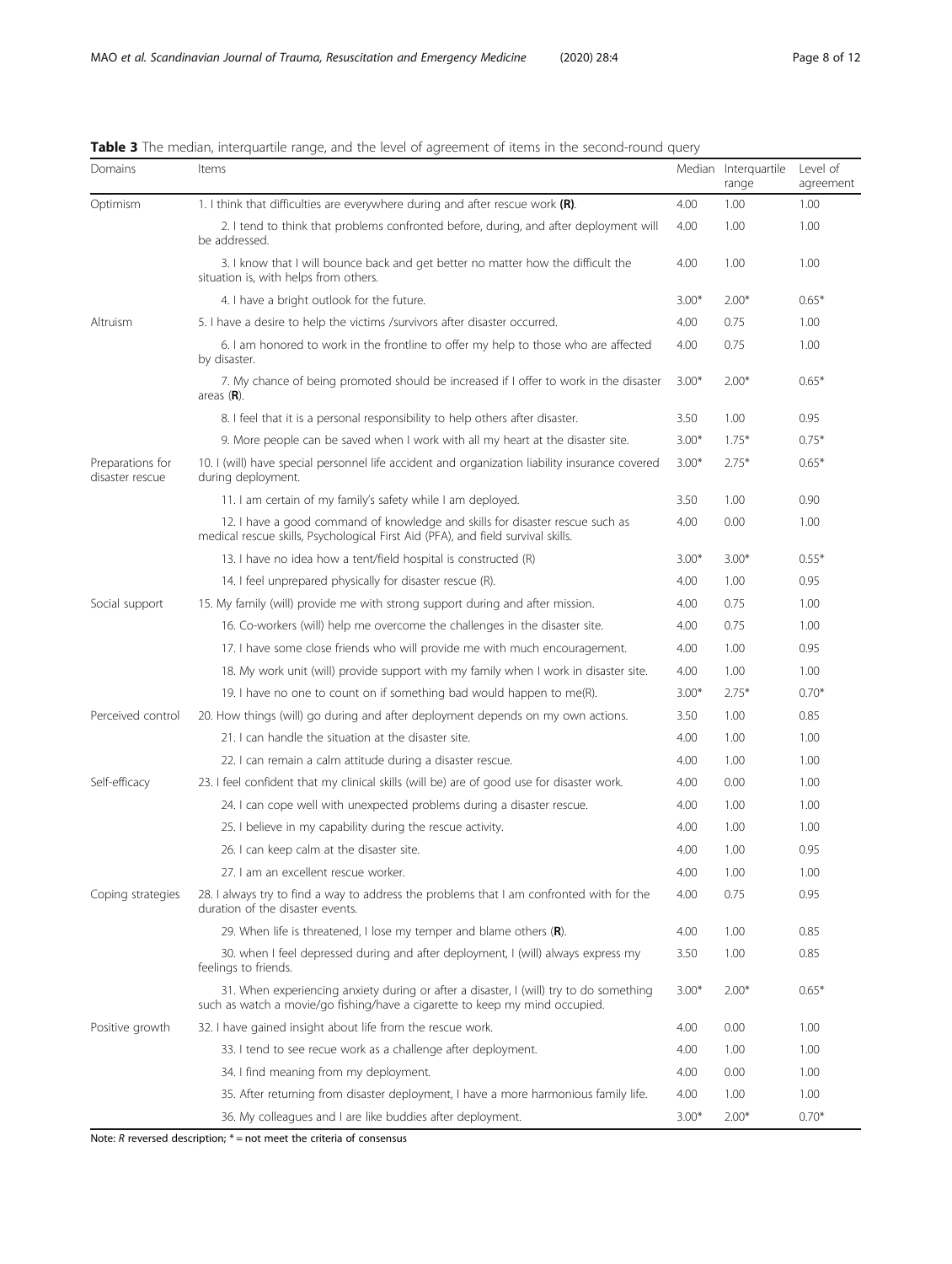| Domains                             | Items                                                                                                                                                                                                                                                                                                                                                                                                                    |  |
|-------------------------------------|--------------------------------------------------------------------------------------------------------------------------------------------------------------------------------------------------------------------------------------------------------------------------------------------------------------------------------------------------------------------------------------------------------------------------|--|
| Optimism                            | 1. I think that difficulties are everywhere during and after rescue work. $(R)$<br>2. I tend to think that problems confronted before, during, and after deployment will be solved.<br>3. I know that I will bounce back and get better no matter how the difficult the situation is, with help from others.                                                                                                             |  |
| Altruism                            | 4. I have a desire to help the victims / survivors after a disaster has occurred.<br>5. I am honored to work in the frontline to offer my help to those who are affected by disaster.<br>6. I feel that it is a personal responsibility to help others after disasters.                                                                                                                                                  |  |
| Preparations for disaster<br>rescue | 7. I am certain of my safety and that of my family while I am deployed.<br>8. I have sufficient knowledge to assess disaster risks, and have disaster rescue skills such as medical rescue skills,<br>knowledge of Psychological First Aid (PFA), ethical rules, and field survival skills.<br>9. I am emotionally well-prepared for disaster rescue.<br>10. I feel physically unprepared for the disaster relief. $(R)$ |  |
| Social support                      | 11. My family will provide me with strong support during and after my disaster relief work.<br>12. Co-workers will help me to overcome challenges in the disaster site.<br>13. I have some close friends who will provide me with much encouragement.<br>14. My work unit will provide support to my family, and to me if necessary, when I work in disaster sites.                                                      |  |
| Perceived control                   | 15. How things go during and after deployment will depend on my own actions.<br>16. I can handle various situations at a disaster site.<br>17. I can remain calm during a disaster rescue.                                                                                                                                                                                                                               |  |
| Self-efficacy                       | 18. I feel confident that my clinical skills (will be) are of good use for disaster work.<br>19. I can cope well with unexpected problems during disaster rescues.<br>20. I am a competent rescue worker.                                                                                                                                                                                                                |  |
| Coping strategies                   | 21. I always try to find ways to address problems during disaster events.<br>22. When a victim's / survivor's life is threatened, I lose my temper and blame others. $(R)$<br>23. I am willing to express my emotions to others if I am upset.                                                                                                                                                                           |  |
| Positive growth                     | 24. I have gained insight about life from the rescue work.<br>25. I tend to see rescue work as a challenge after deployment.<br>26. I find meaning from my deployment.<br>27. After returning from deployment to a disaster site, I have a more harmonious family life.                                                                                                                                                  |  |
| Note: $R$ reversed description      |                                                                                                                                                                                                                                                                                                                                                                                                                          |  |

<span id="page-8-0"></span>Table 4 The final version of the disaster resilience tool for healthcare rescuers after a two-round Delphi survey

Note: R reversed description

Delphi survey, a 27-item tool for screening the disaster resilience of rescuers was identified (Table 4). The outcome of this study, the measuring tool, can be used as a reference to recruit and identify disaster rescue workers who have the characteristics of disaster resilience, or as a tool to evaluate the effectiveness of resilience training programs for healthcare disaster rescue workers [\[49](#page-10-0)]. The modified approach adopted in this Delphi survey is considered superior to the original approach because it is highly effective and less time consuming [[50,](#page-10-0) [51\]](#page-10-0).

Having an "expert panel" is central to the process of the Delphi technique, although there are no standard criteria for determining expertise [[52\]](#page-10-0). In the current study, the panel of experts comprised people from seven countries/cities who are in diverse professions, such as university academics, physicians, and nurses. They are from the fields of disaster nursing, disaster medicine, disaster education, disaster management, and disaster research. A panel consisting of experts from different geographical locations [[25\]](#page-10-0) and areas of professional expertise [\[27](#page-10-0), [53\]](#page-10-0) will produce better results than a panel comprised of those from the same field [[54\]](#page-10-0).

Among the experts in our panel, some had taken part in national and / or international disaster rescue work, and the panel as a whole reflected the full range of stakeholders with a common interest [[55](#page-11-0)]. These experts can also be regarded as "consumers" with lived experience of disaster rescue [\[23\]](#page-10-0). Therefore, the measuring tool from this Delphi study can be applied in all countries by disaster practitioners, educators, researchers, and management personnel.

Through their active and very timely responses, the expert panel in this study showed strong motivation and interest in taking part in the Delphi survey. Although there is no strict rule for what is considered an acceptable response rate for Delphi studies, a response rate of 70% is suggested necessary for each round [[19](#page-10-0)]. The response rates of the two rounds of Delphi surveys in this study were higher than 90%, and a great number of constructive suggestions and comments were received, indicating the experts' considerable enthusiasm and interest in this topic. This may be related to the fact that most of the experts also considered it is important to have such measuring tool, and that they were approached in disaster-related international conferences and invited in person. The short timeframe between the two rounds of surveys (2 to 3 weeks) also served to keep the subject fresh in their minds and prevent fatigue. This also helped to enhance the content validity of this modified Delphi study, ultimately strengthening the validity of the results [[24](#page-10-0)].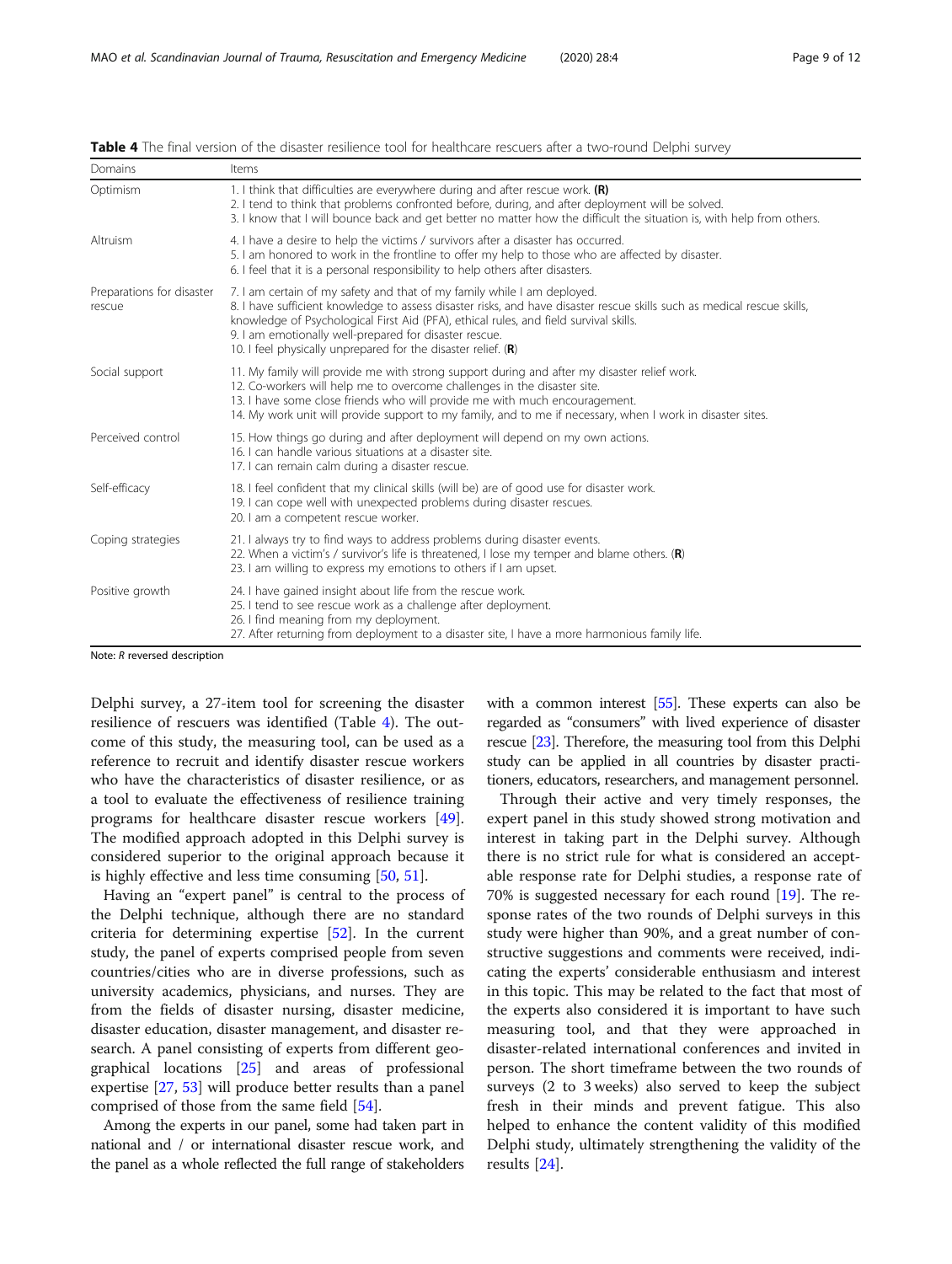The Content Validity of this study was good. The I-CVI of the included items varied from 0.85 to 1.00, which is higher than the recommended level of 0.78, suggesting that the content of each item of the disaster resilience tool is excellent [\[48](#page-10-0)]. The S-CVI/UA was 0.69, which did not reach the acceptable value of 0.8. This can be explained by the larger sample size of experts in this study for the calculation of S-CVI/AV, and the consequent risk of disagreements [\[48](#page-10-0)]. The S-CVI /Ave was as high as 0.97, indicating that the content validity of the whole scale is excellent. Thus, the content validity of this disaster resilience tool can be regarded as excellent, although some of the items may need to be slightly revised based on the comments or suggestions of the expert panel.

After two rounds of surveys, the experts reached a consensus on all of the items that were finally included in the disaster resilience tool. The median range of all of the included items was 3.50 to 4.00 and the interquartile range was 0.00 to 1.00, while the statement of all items demonstrated ≥85% agreement, indicating good consensus [\[41](#page-10-0)–[43\]](#page-10-0). The Kendall coordination coefficient W, used to assess the agreement among several expert evaluators [[56\]](#page-11-0), was 0.207 in the first round and 0.33 in the second round, with  $P < 0.01$ . This suggests a highly significant level of consensus among the experts in the panel.

As with any research, there are some limitations to this study that need to be acknowledged. First, to prevent peer influence in a Delphi study, each member of the panel of experts should not know about the others [[57\]](#page-11-0). However, the members of the expert panel in this study were mainly approached during international conferences. Thus, it was inevitable that some of these experts would know about each other, which means that absolute anonymity could not be achieved in this study. Nevertheless, all of the experts rated the items of this tool independently at their own location, so the results of the rating of each item were anonymous. Second, because the experts lived in different countries/cities, no face-to-face meetings were held among them in the process of carrying out this modified technique. Finally, the opinion of the panel of experts in this study may not be representative of all experts within the field of disaster studies, as experts from other countries that are frequently affected by disasters, such as India and Indonesia, were not involved in this study.

In spite of its limitations, this study provides significant information for disaster management. In the next step, this developed disaster resilience tool is to be validated for its psychometric quality, including its reliability and validity, in a cross-sectional study on healthcare disaster rescue workers. Researchers, management, and policy makers will then have a validated tool to use in

recruiting or assessing disaster resilience among healthcare rescuers.

The validation process would include the following: translating the tool into languages other than English if it is to be validated in countries where English is not the main language, conducting a pilot test among a sample of disaster healthcare rescuers to assess the clarity and pertinence of the items in the language of the country where the tool is being tested and, finally, conducting a cross-sectional survey among a large sample of disaster healthcare rescuers to test the reliability and construct validity of the tool.

## Conclusion

This study has established a tool for assessing the disaster resilience of healthcare rescuers, using a modified Delphi technique. The tool is a scale made up of a total of eight domains and 27 items. The panel of experts reached a consensus on all of the items in this scale, and the items and the overall scale were found to have excellent content validity. A study to establish the psychometric properties of this scale is needed in the next step before it can be used as a tool in the recruitment and management of disaster healthcare rescue workers.

#### Abbreviations

APEDNN: Asia Pacific Emergency and Disaster Nursing Network; CD-RISC: Connor-Davidson Resilience Scale; CVI: Content validity index; PTSD: Posttraumatic stress disorder; SFDRR: Sendai Framework for Disaster Risk Reduction; SPSS: Statistical Package for the Social Scientists; USA: United States of America.; WSDN: World Society of Disaster Nursing

#### Acknowledgements

Not applicable.

#### Authors' contributions

Conceived and designed this study: XM, AY, XH. Collected the data: XM. Supervised the process, including quality control and statistical advice: AY, XH. Analyzed the data: XM. Drafted the manuscript: XM, AY, XH. All authors read and approved the final manuscript.

#### Funding

None declared.

#### Availability of data and materials

The data were hold by the first author, if it is needed, please contact at [xiaorong.mao@connect.polyu.hk.](mailto:xiaorong.mao@connect.polyu.hk)

## Ethics approval and consent to participate

As stated in the methods section, all the experts in the study was voluntary and anonymous. All the data collected from the experts only used for research plan. Verbal or written informed consent was obtained and the participants could withdraw from this study at any time.

#### Consent for publication

Not applicable.

#### Competing interests

The authors declare that they have no competing interests.

#### Author details

<sup>1</sup>Institute for Disaster Management and Reconstruction, Sichuan University, Chengdu, Sichuan, China. <sup>2</sup>Sichuan Academy of Medical Sciences & Sichuan Provincial People's Hospital, Chengdu, Sichuan, China. <sup>3</sup>School of Nursing,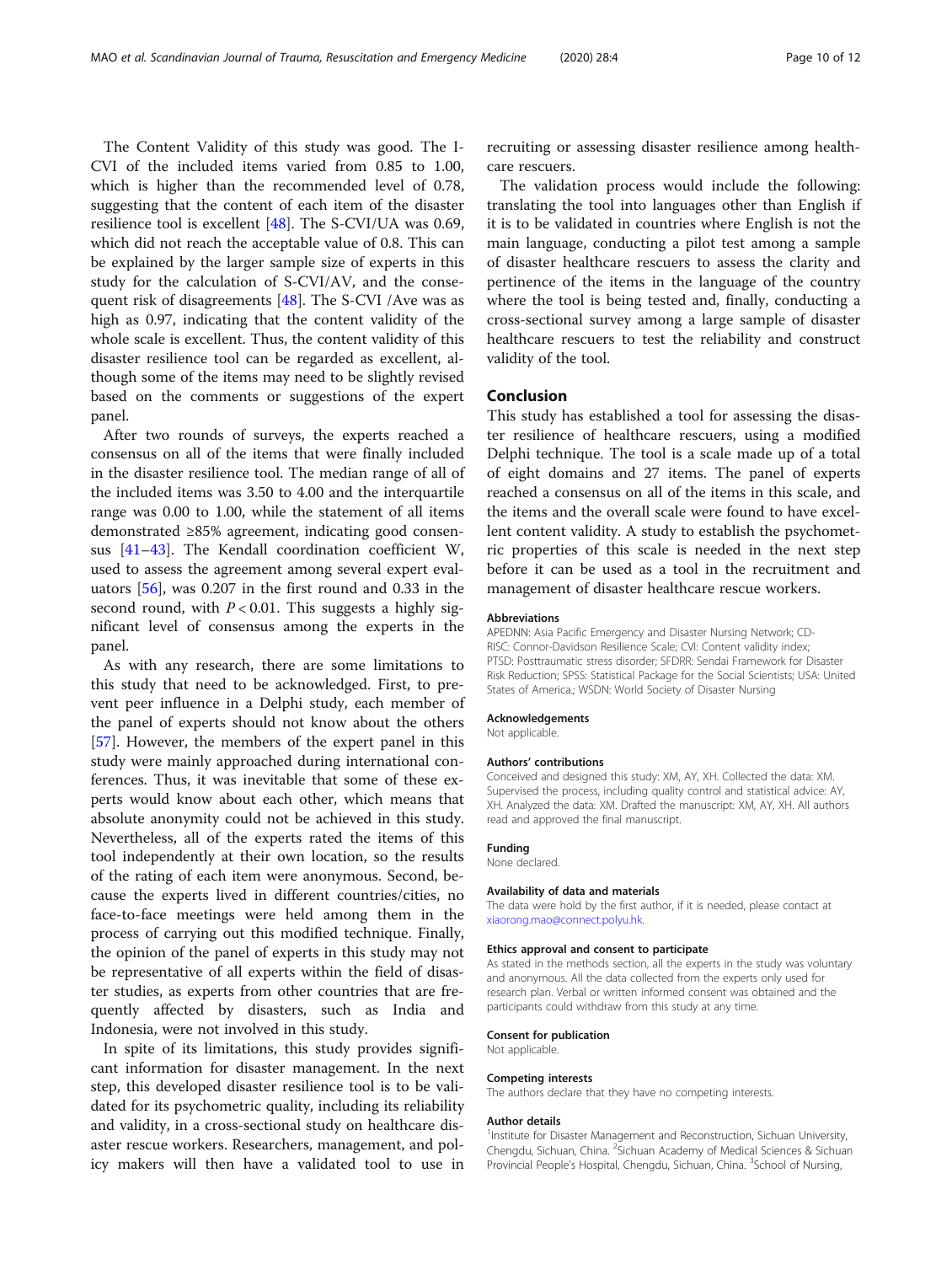<span id="page-10-0"></span>the Hong Kong Polytechnic University, Hung Hum, Kowloon, Hong Kong. 4 School of Nursing / West China Hospital, Sichuan University, Chengdu, Sichuan, China.

## Received: 20 August 2019 Accepted: 7 January 2020 Published online: 20 January 2020

#### References

- 1. Bonanno GA, Diminich ED. Annual research review: positive adjustment to adversity–trajectories of minimal–impact resilience and emergent resilience. J Child Psychol Psychiatry. 2013;54(4):378–401.
- 2. Jackson J, Vandall-Walker V, Vanderspank-Wright B, Wishart P, Moore SL. Burnout and resilience in critical care nurses: a grounded theory of managing exposure. Intensive Crit Care Nurs. 2018;48:28–35.
- 3. Moon Y, Shin SY. Moderating effects of resilience on the relationship between emotional labor and burnout in care work ers. J Gerontol Nurs. 2018;44(10):30–9.
- 4. Kašpárková L, Vaculík M, Procházka J, Schaufeli WB. Why resilient workers perform better: the roles of job satisfaction and work engagement. J Work Behav Health. 2018;33(1):43–62.
- 5. Mao XR, Fung OWM, Hu XY, Loke AY. Psychological impacts of disaster on rescue workers: a review of the literature. Int J Disaster Risk Reduction. 2018;27:602–17.
- 6. McCain RS, McKinley N, Dempster M, Campbell WJ, Kirk SJ. A study of the relationship between resilience, burnout and coping strategies in doctors. Postgrad Med J. 2018;94(1107):43–7.
- 7. CRED, UNISDR. 2018 Review of Disaster Events 2019 [Available from: [https://](https://www.cred.be/publications) [www.cred.be/publications](https://www.cred.be/publications).
- 8. Kang P, Lv Y, Hao L, Tang B, Liu Z, Liu X, et al. Psychological consequences and quality of life among medical rescuers who responded to the 2010 Yushu earthquake: a neglected problem. Psychiatry Res. 2015;230(2):517–23.
- Zhen Y. Huang Z-q, Jin J, Deng X-y, Zhang L-p, Wang J-g. posttraumatic stress disorder of red cross nurses in the aftermath of the 2008 Wenchuan China earthquake. Arch Psychiatr Nurs. 2012;26(1):63–70.
- 10. Connor KM, Davidson JR. Development of a new resilience scale: the Connor-Davidson resilience scale (CD-RISC). Depress Anxiety. 2003;18(2):76–82.
- 11. Southwick SM, Charney DS. The Science of Resilience: Implications for the Prevention and Treatment of Depression. Science (New York, NY). 2012; 338(6103):79–82.
- 12. Shepherd D, McBride D, Lovelock K. First responder well-being following the 2011 Canterbury earthquake. Disaster Prev Manag. 2017;26(3):286–97.
- 13. McCanlies EC, Mnatsakanova A, Andrew ME, Burchfiel CM, Violanti JM. Positive psychological factors are associated with lower PTSD symptoms among police officers: post hurricane Katrina. Stress Health. 2014;30(5):405–15.
- 14. Chang K, Taormina RJ. Reduced secondary trauma among Chinese earthquake rescuers: a test of correlates and life indicators. J Loss Trauma. 2011;16(6):542–62.
- 15. Windle G. What is resilience? A review and concept analysis. Rev Clin Gerontol. 2011;21(02):152–69.
- 16. Mao X, Loke AY, Fung OWM, Hu X. What it takes to be resilient: the views of disaster healthcare rescuers. Int J Disaster Risk Reduction. 2019;36:1–8.
- 17. Hsu C-C, Sandford BA. Delphi technique. In: Encyclopedia of research design; 2010. p. 344–7.
- 18. Goodman CM. The Delphi technique: a critique. J Adv Nurs. 1987;12(6):729–34.
- 19. Keeney S, McKenna H, Hasson F. The Delphi technique in nursing and health research. Wiley; 2011.
- 20. Custer RL, Scarcella JA, Stewart BRJJov, education t. The Modified Delphi Technique--A Rotational Modification 1999;15(2):50–58.
- 21. Schmidt RCJdS. Managing Delphi surveys using nonparametric statistical techniques. 1997;28(3):763–774.
- 22. Keeney S, Hasson F, McKenna H. Consulting the oracle: ten lessons from using the Delphi technique in nursing research. J Adv Nurs. 2006;53(2):205–12.
- 23. Williams KE, Sansoni J, Morris D, Thompson C. A Delphi study to develop indicators of cancer patient experience for quality improvement. Support Care Cancer. 2018;26(1):129–38.
- 24. Hasson F, Keeney S, McKenna H. Research guidelines for the Delphi survey technique. J Adv Nurs. 2000;32(4):1008–15.
- 25. Biondo PD, Nekolaichuk CL, Stiles C, Fainsinger R, Hagen NAJScic. Applying the Delphi process to palliative care tool development: lessons learned 2008;16(8):935–942.
- 26. Skulmoski GJ, Hartman FT, Krahn J. The Delphi method for graduate research. J Inf Technol Educ Res. 2007;6:1–21.
- 27. Huang HC, Lin WC, Lin JDJJocn. Development of a fall-risk checklist using the Delphi technique 2008;17(17):2275–2283.
- Evans CJP. The use of consensus methods and expert panels in pharmacoeconomic studies. 1997;12(2):121–129.
- 29. Keeney S, Hasson F, McKenna HP. A critical review of the Delphi technique as a research methodology for nursing. Int J Nurs Stud. 2001;38(2):195–200.
- 30. Moreno-Casbas T, Martín-Arribas C, Orts-Cortés I, Comet-Cortés P. Identification of priorities for nursing research in Spain: a Delphi study. J Adv Nurs. 2001;35(6):857–63.
- 31. Klimenko E, Julliard K. Communication between CAM and mainstream medicine: Delphi panel perspectives. Complement Ther Clin Pract. 2007;13(1):46–52.
- 32. Jairath N, Weinstein J. The Delphi methodology (Part one): A useful administrative approach. 1994;7(3):29–42.
- 33. MRJNr L. Determination and quantification of content validity; 1986.
- 34. LLJAnr D. Instrument review: Getting the most from a panel of experts. 1992;5(4):194–7.
- 35. NLJJoNE MC. A test of Cohen's developmental model for professional socialization with baccalaureate nursing students. 1985;24(5):180–6.
- 36. Heiko A. Consensus measurement in Delphi studies: review and implications for future quality assurance. Technol Forecast Soc Chang. 2012; 79(8):1525–36.
- 37. Alshehri SA, Rezgui Y, Li H. Delphi-based consensus study into a framework of community resilience to disaster. Nat Hazards. 2015;75(3):2221–45.
- 38. Joling KJ, Windle G, Dröes R-M, Huisman M, Hertogh CMM, Woods RT. What are the essential features of resilience for informal caregivers of people living with dementia? A Delphi consensus examination. Aging Ment Health. 2017;21(5):509–17.
- 39. Thompson SR, Dobbins S. The applicability of resilience training to the mitigation of trauma-related mental illness in military personnel. J Am Psychiatr Nurses Assoc. 2018;24(1):23–34.
- 40. Zhong S, Clark M, Hou XY, Zang YL, FitzGerald G. Development of key indicators of hospital resilience: a modified Delphi study. J Health Serv Res Policy. 2015;20(2):74–82.
- 41. Hampshaw S, Cooke J, Mott L. What is a research derived actionable tool, and what factors should be considered in their development? A Delphi study. BMC Health Serv Res. 2018;18.
- 42. Lis R, Sakata V, Lien O. How to choose? Using the Delphi method to develop consensus triggers and indicators for disaster response. Disaster Med Public Health Prep. 2017;11(4):467–72.
- 43. Veziari Y, Kumar S, Leach M. The development of a survey instrument to measure the barriers to the conduct and application of research in complementary and alternative medicine: a Delphi study. BMC Complement Altern Med. 2018;18.
- 44. MJHta M. Consensus development methods, and their use in clinical guideline development. 1998;2(3):1–88.
- 45. Raskin MSJJoSWE. The Delphi study in field instruction revisited: Expert consensus on issues and research priorities. 1994;30(1):75–89.
- 46. Rayens MK, Hahn EJJP, politics,, practice n. Building consensus using the policy Delphi method 2000;1(4):308–315.
- 47. Chen L, Huang LH, Xing MY, Feng ZX, Shao LW, Zhang MY, et al. Using the Delphi method to develop nursing-sensitive quality indicators for the NICU. J Clin Nurs. 2017;26(3–4):502–13.
- 48. Polit DF, Beck CT, Owen SVJRin, health. Is the CVI an acceptable indicator of content validity? Appraisal and recommendations 2007; 30(4):459–467.
- 49. Tidball KG, Krasny ME. From risk to resilience: What role for community greening and civic ecology in cities? 2007. p. 149–64.
- 50. Eubank BH, Mohtadi NG, Lafave MR, Wiley JP, Bois AJ, Boorman RS, et al. Using the modified Delphi method to establish clinical consensus for the diagnosis and treatment of patients with rotator cuff pathology. BMC Med Res Methodol. 2016;16(1):56.
- 51. Okoli C, Pawlowski SD. The Delphi method as a research tool: an example, design considerations and applications. Inf Manag. 2004; 42(1):15–29.
- 52. Shaw KL, Brook L, Cuddeford L, Fitzmaurice N, Thomas C, Thompson A, et al. Prognostic indicators for children and young people at the end of life: a Delphi study. Palliat Med. 2014;28(6):501–12.
- 53. Keeney S. The Delphi technique in nursing and health research. Hasson F, McKenna HP, editors. Chichester: Wiley-Blackwell; 2011.
- 54. Bantel K. Comprehensiveness of strategic planning: the importance of heterogeneity of a top team. Psychol Rep. 1993;73:35.